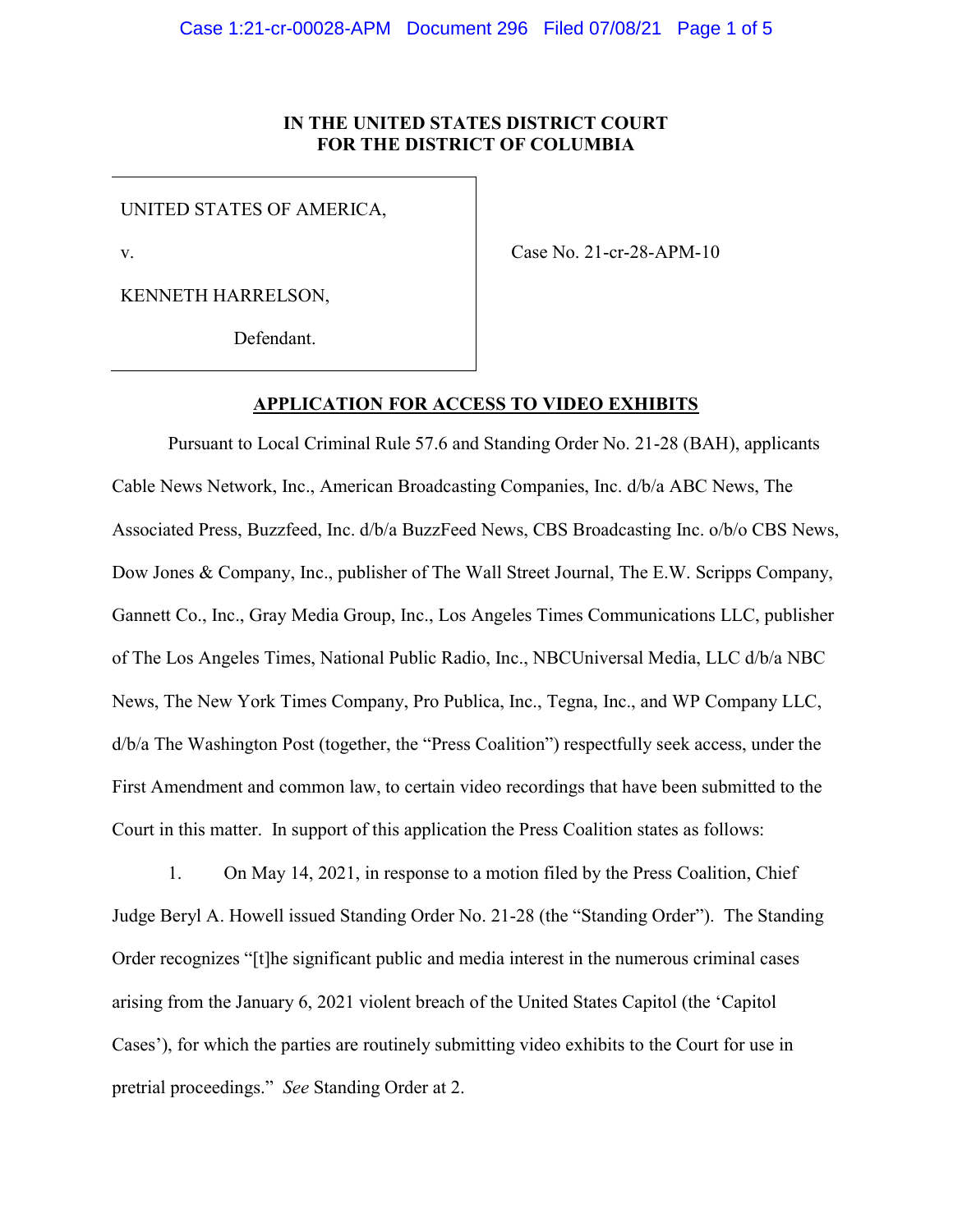### Case 1:21-cr-00028-APM Document 296 Filed 07/08/21 Page 2 of 5

2. To accommodate this interest, the Standing Order provides that "[m]embers of the media seeking access to video exhibits submitted to the Court in Capitol Cases may file an application . . . to the presiding judge in the case, or if no judge has been assigned, to the Chief Judge, for determination, and the judge may seek the position of the parties." See id. at 5.

3. The Standing Order further provides that "[u]pon grant of such media application, the government shall make the video exhibit[s] available to any member of the media with necessary access credentials provided by the government, unless the order otherwise limits access." See id. at 5-6. Specifically, the Standing Order states that "[m]embers of the media provided access to video exhibits in a particular case pursuant to such order may view those exhibits" by way of an electronic "'drop box"" into which the Government has agreed to place videos subject to access orders in the Capitol Cases. See id. at 6.

4. This action is one of the Capitol Cases. In its Opposition to Defendant's Motion for Reconsideration of Conditions of Release, the Government asserts that Defendant Kenneth Harrelson "was one of the leaders of the group of Oath Keepers who organized and plotted with coconspirators to stop the certification of the Electoral College vote, prepared to use violence if necessary, and stormed the Capitol," and that he also "attempted to delete incriminating evidence and falsely distance himself from the Oath Keepers, and then he perjured himself at his detention hearing." Gov't Opp. to Def.'s Mot. for Recons. of Conditions of Release at 1, Dkt. 152.

5. On April 12, 2021, in support of that Opposition, the Government filed Exhibit 2, a "[d]isc containing three video files," which the Government identified as IMG\_1396, IMG\_1398, and IMG\_1399 (together, the "Video Exhibits"). Dkt. 152-2.

6. These Video Exhibits were plainly "intended to influence the court" in its decision-making, and as a result they are judicial records subject to a "strong presumption in

2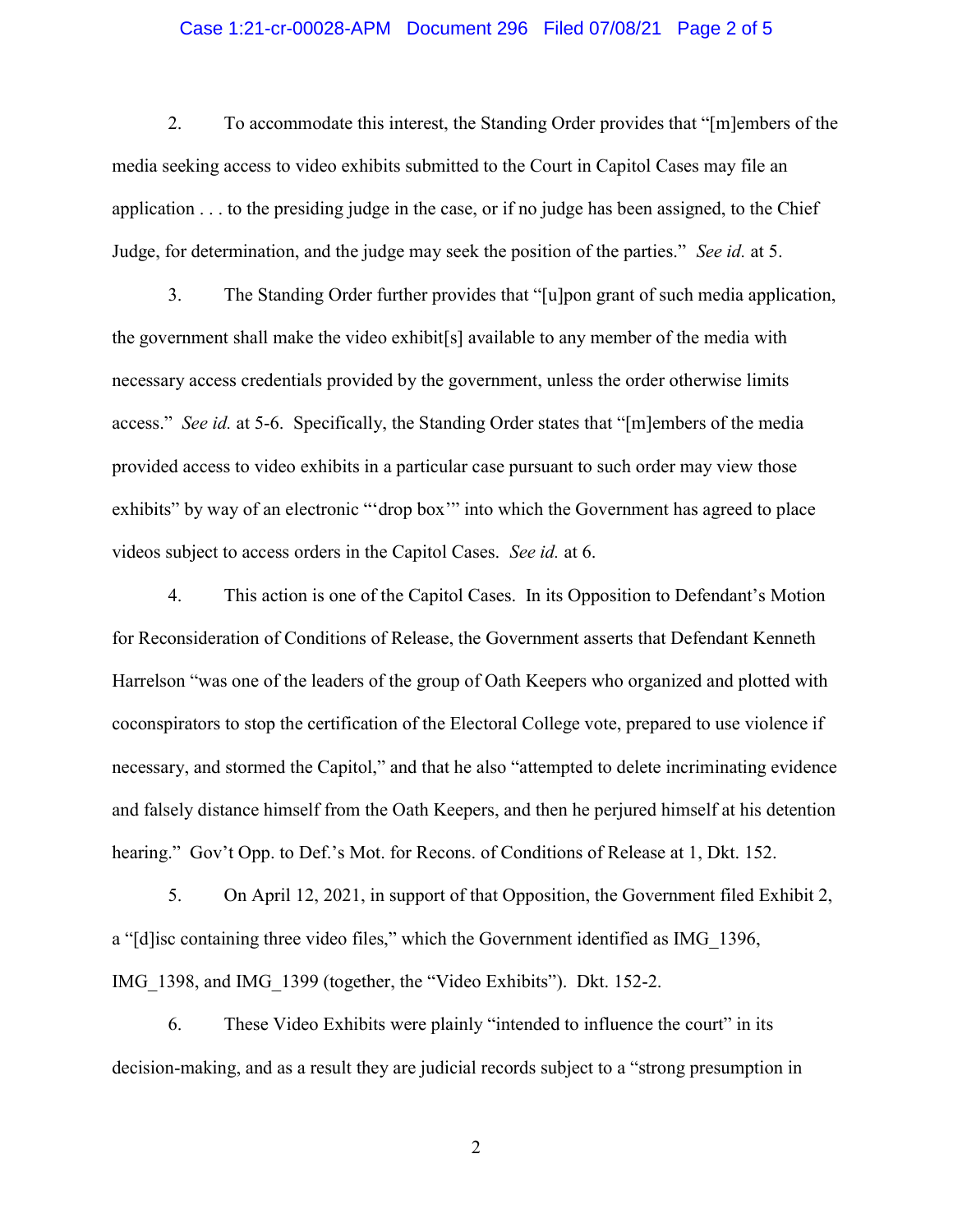#### Case 1:21-cr-00028-APM Document 296 Filed 07/08/21 Page 3 of 5

favor of public access." *Leopold v. United States*, 964 F.3d 1121, 1127-28 (D.C. Cir. 2020) (Garland, J.).

7. Neither the Government nor the Defendant could possibly rebut the presumption of access under the applicable test set out in United States v. Hubbard, 650 F.2d 293, 317-21 (D.C. Cir. 1980). See, e.g., United States v. Jackson, 2021 U.S. Dist. LEXIS 49841 (D.D.C. Mar. 17, 2021) (Howell, C.J.) (granting access to video exhibits in one of the Capitol Cases).

8. Because the Video Exhibits are judicial records subject to an unrebutted presumption of public access, the Court should grant this Application and direct the Government to release the Video Exhibits to the Press Coalition via electronic "drop box" within 72 hours. To expedite that release, the Court should further instruct the Government to provide undersigned counsel with the "necessary access credentials" referenced in the Standing Order.

9. The Standing Order provides that "[n]o recording, copying, downloading, retransmitting or further broadcasting of video exhibits in a particular case is permitted, unless such permission is granted by the presiding judge." See Standing Order at 6. The Press Coalition therefore requests that the Court grant permission to record, copy, download, retransmit, and otherwise further publish these Video Exhibits.<sup>1</sup>

#### **CONCLUSION**

For the foregoing reasons, the Press Coalition respectfully requests that the Court order the Government to release the Video Exhibits, without restriction, within 72 hours.

l

<sup>&</sup>lt;sup>1</sup> The Press Coalition makes this request without conceding that the Standing Order complies with the First Amendment or common law, and expressly reserving the right to challenge this and other portions of the Standing Order in this and other Capitol Cases.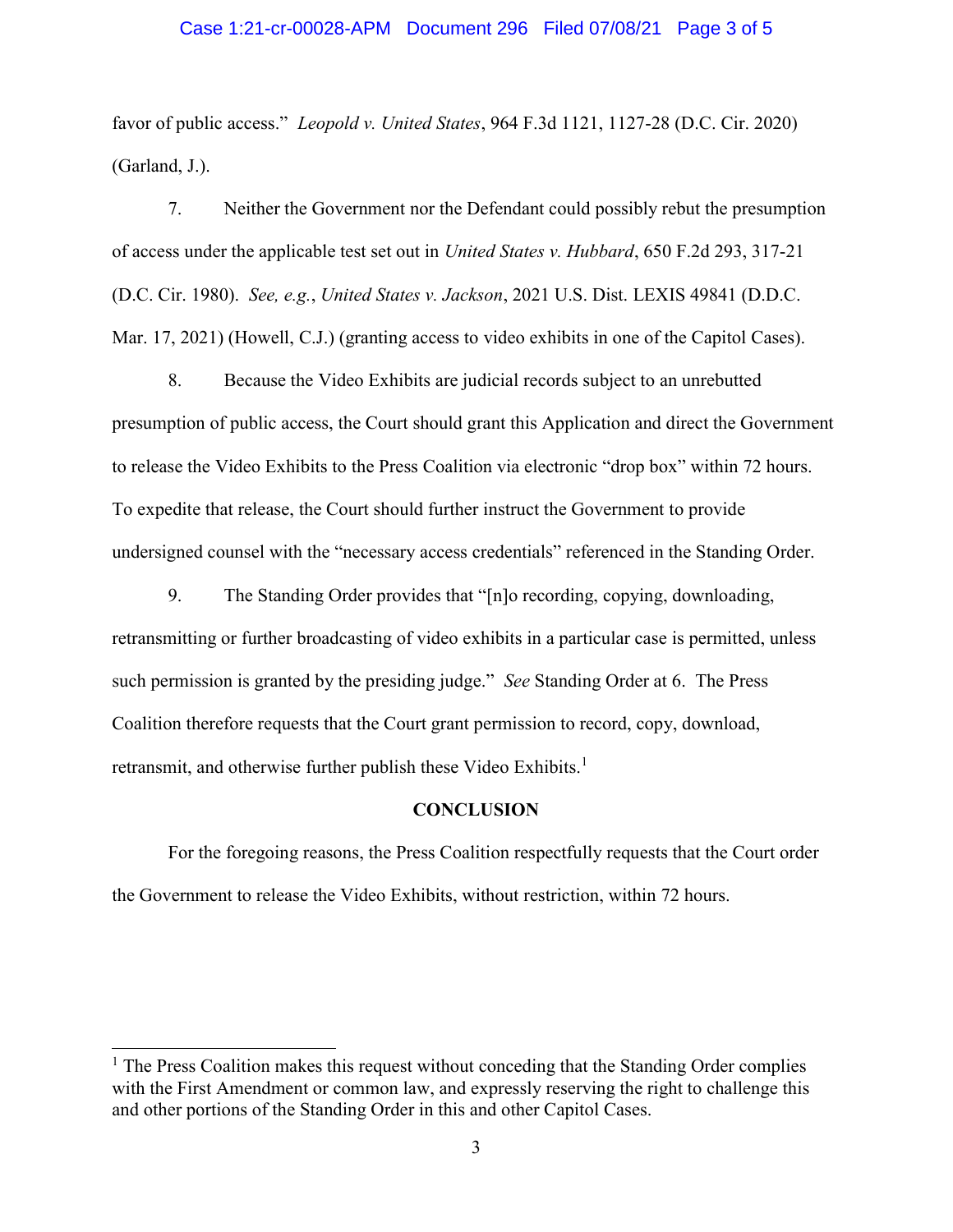Dated: July 6, 2021

Respectfully submitted,

### BALLARD SPAHR LLP

/s/ Charles D. Tobin Charles D. Tobin (#455593) Maxwell S. Mishkin (#1031356) Lauren Russell (#1697195) 1909 K Street, NW, 12th Floor Washington, DC 20006 Tel: (202) 661-2200 Fax: (202) 661-2299 tobinc@ballardspahr.com mishkinm@ballardspahr.com russelll@ballarspahr.com

Counsel for the Press Coalition